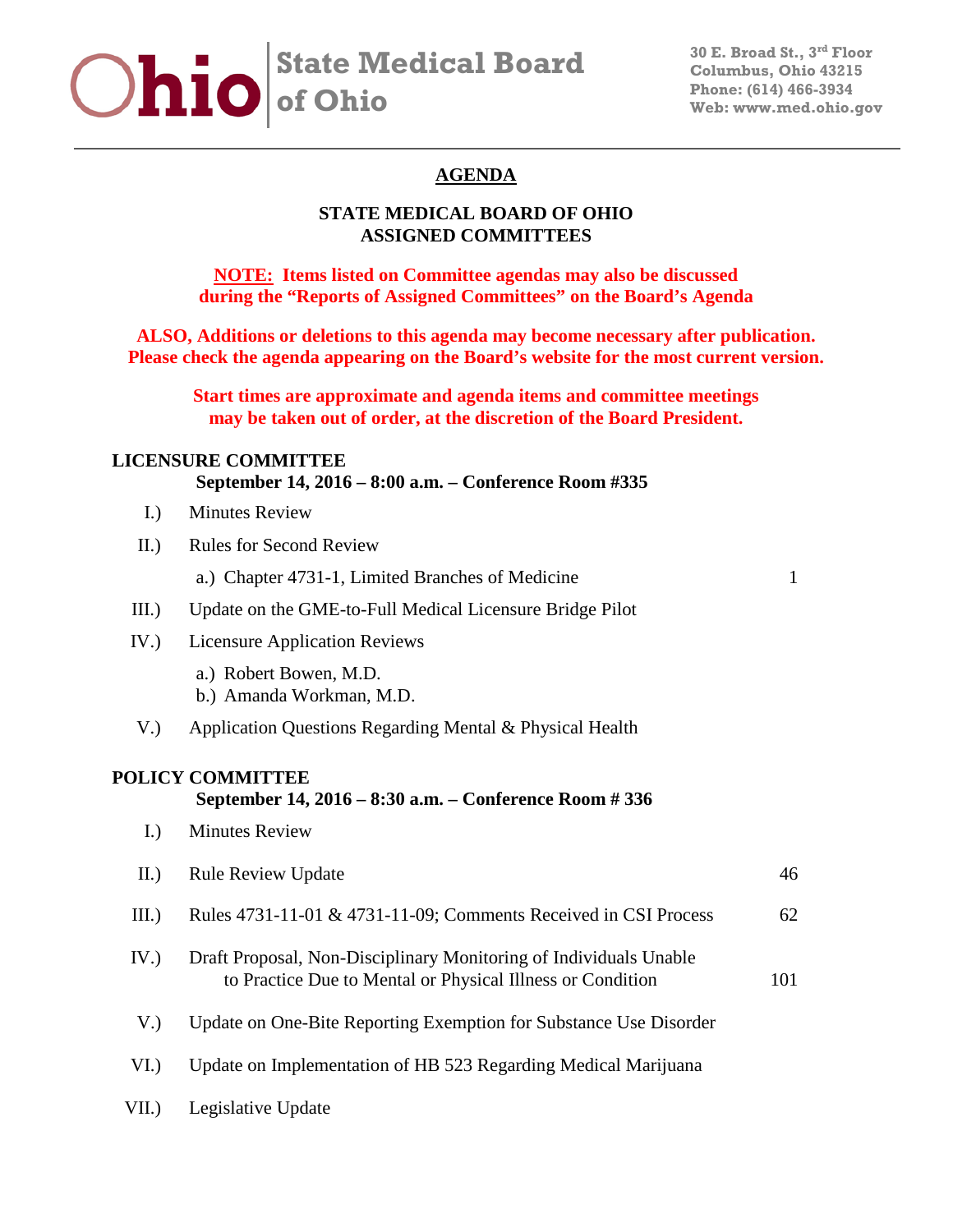## **FINANCE COMMITTEE September 14, 2016 – 9:00 a.m. – Conference Room # 318**

- I.) Minutes Review
- II.) Officer or Staff Reports
	- a.) Medical Board Fiscal Update
	- b.) Other Reports
- III.) Existing Medical Board Fiscal Matters
- IV.) New Medical Board Fiscal Matters
- V.) Action Item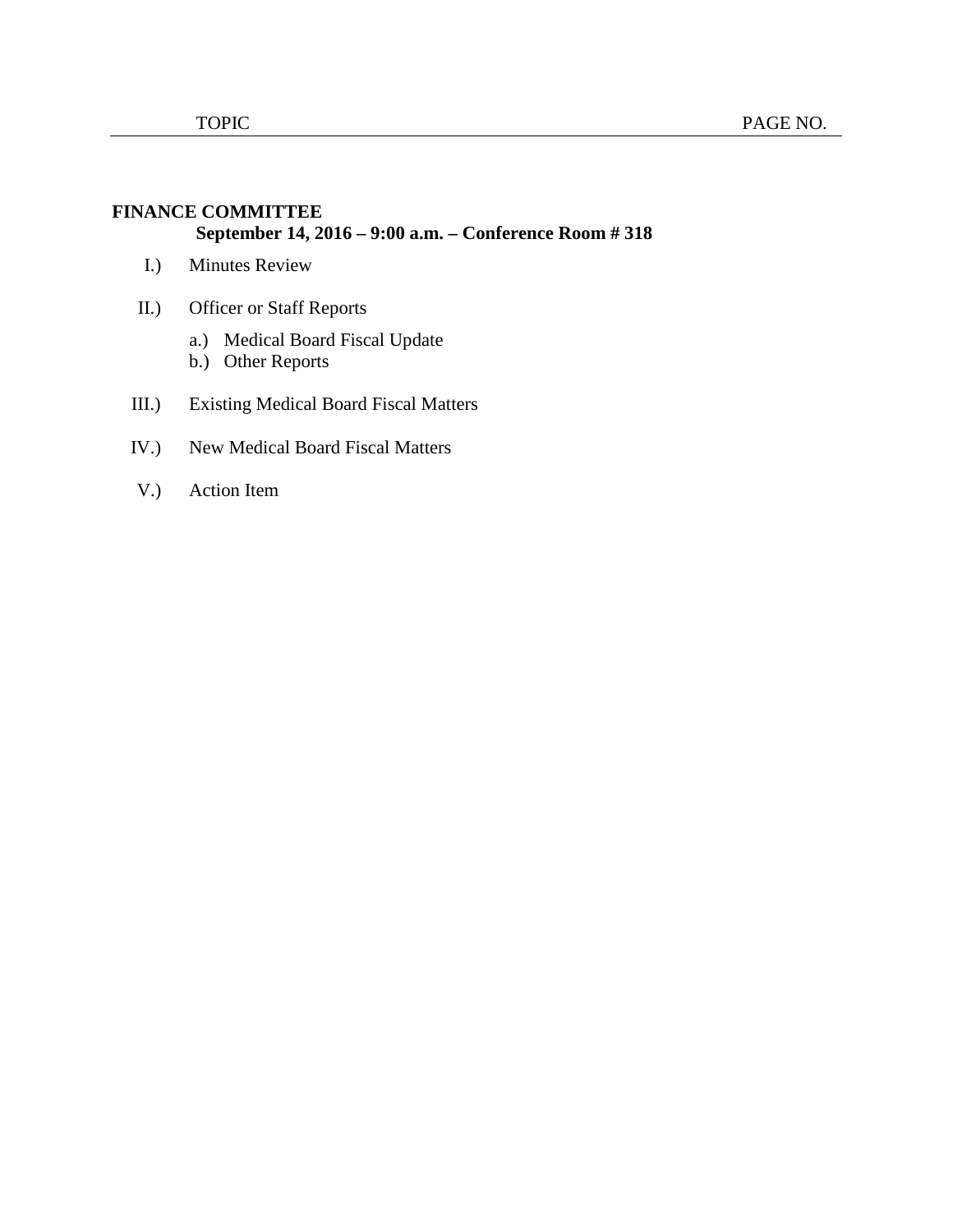# **State Medical Board of Ohio**

**30 E. Broad St., 3rd Floor Columbus, Ohio 43215 Phone: (614) 466-3934 Web: www.med.ohio.gov**

## **AGENDA**

James A. Rhodes State Office Tower 30 E. Broad St., Columbus, OH 43215, 3rd Floor September 14, 2016 - 9:45 a.m.

**NOTE: Additions to this agenda may become necessary. Please check the agenda appearing on the Board's website for the most current version.**

**Agenda items may be discussed out of order, at the discretion of the Board President.**

I. ROLL CALL

#### II. MINUTES REVIEW

August 10, 2016 Board Meeting

#### III. APPLICANTS FOR LICENSURE

- a.) Genetic Counselors
- b.) Massage Therapists
- c.) Oriental Medicine Practitioners
- d.) Physician Assistants
- e.) Physicians
- f.) Radiologist Assistants

## IV. REPORTS AND RECOMMENDATIONS

- a.) Duane Lee Griffith, M.D. (Tyler, TX)
- b.) Kush Kumar, M.D. (Dublin, GA)
- c.) Deborah S. Lubitz, M.D. (Lebanon, PA)
- d.) Timothy Franklin Mynes, D.O. (Forest, VA)
- e.) Onyinyechi Rose Uradu, M.D. (Russell, KY)

#### V. PROPOSED FINDINGS AND PROPOSED ORDERS (none)

- VI. FINDINGS, ORDERS, AND JOURNAL ENTRIES (none)
- VII. EXECUTIVE SESSION
- VIII. SETTLEMENT AGREEMENTS
- IX. NOTICES OF OPPORTUNITY FOR HEARING, ORDERS OF SUMMARY SUSPENSION, ORDERS OF IMMEDIATE SUSPENSION, AND ORDERS OF AUTOMATIC SUSPENSION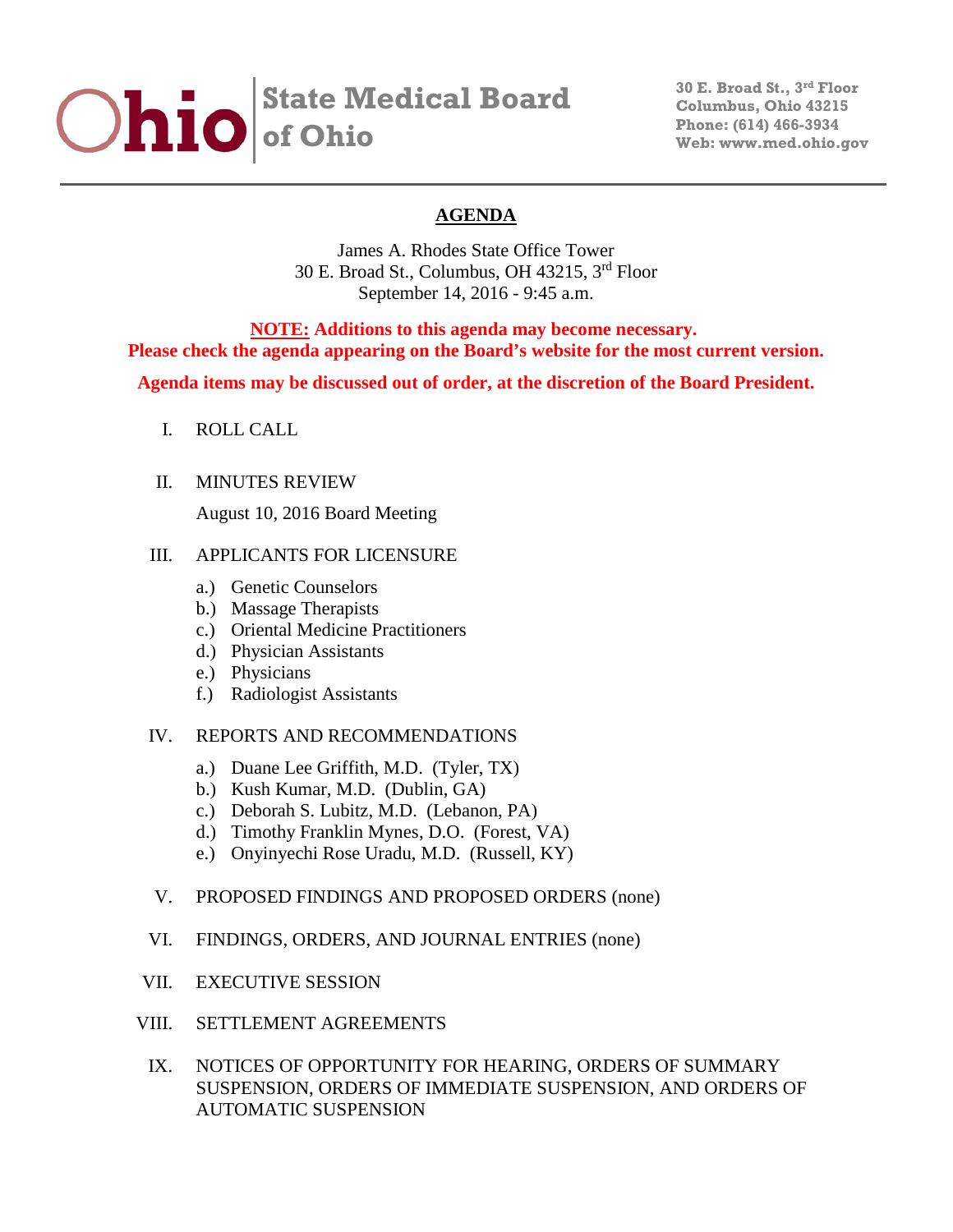## **BOARD AGENDA**

September 14, 2016 9:45 a.m. (Continued)

TOPIC PAGE NO.

- X. RULES & POLICIES
	- a.) Rules to be Filed with JCARR
		- i. Chapter 4731-12, Podiatric Licensure Rules
		- ii. Chapter 4731-22, Emeritus Registration
	- b.) Adoption of Rules
		- i. 4731-13-06, Continuance of Hearings; 4731-13-23, Witnesses

#### XI. OPERATIONS REPORT

XII. EXECUTIVE SESSION

#### XIII. REPORTS BY ASSIGNED COMMITTEES

#### **Finance Committee Report**

- a.) Officer or Staff Reports
	- i. Medical Board Fiscal Update
	- ii. Other Reports
- b.) Existing Medical Board Fiscal Matters
- c.) New Medical Board Fiscal Matters
- d.) Action Item Review

#### **Policy Committee Report**

- a.) Rules 4731-11-01 & 4731-11-09; Comments Received in CSI Process
- b.) Draft Proposal, Non-Disciplinary Monitoring of Individuals Unable to Practice Due to Mental of Physical Illness or Condition
- c.) Legislative Update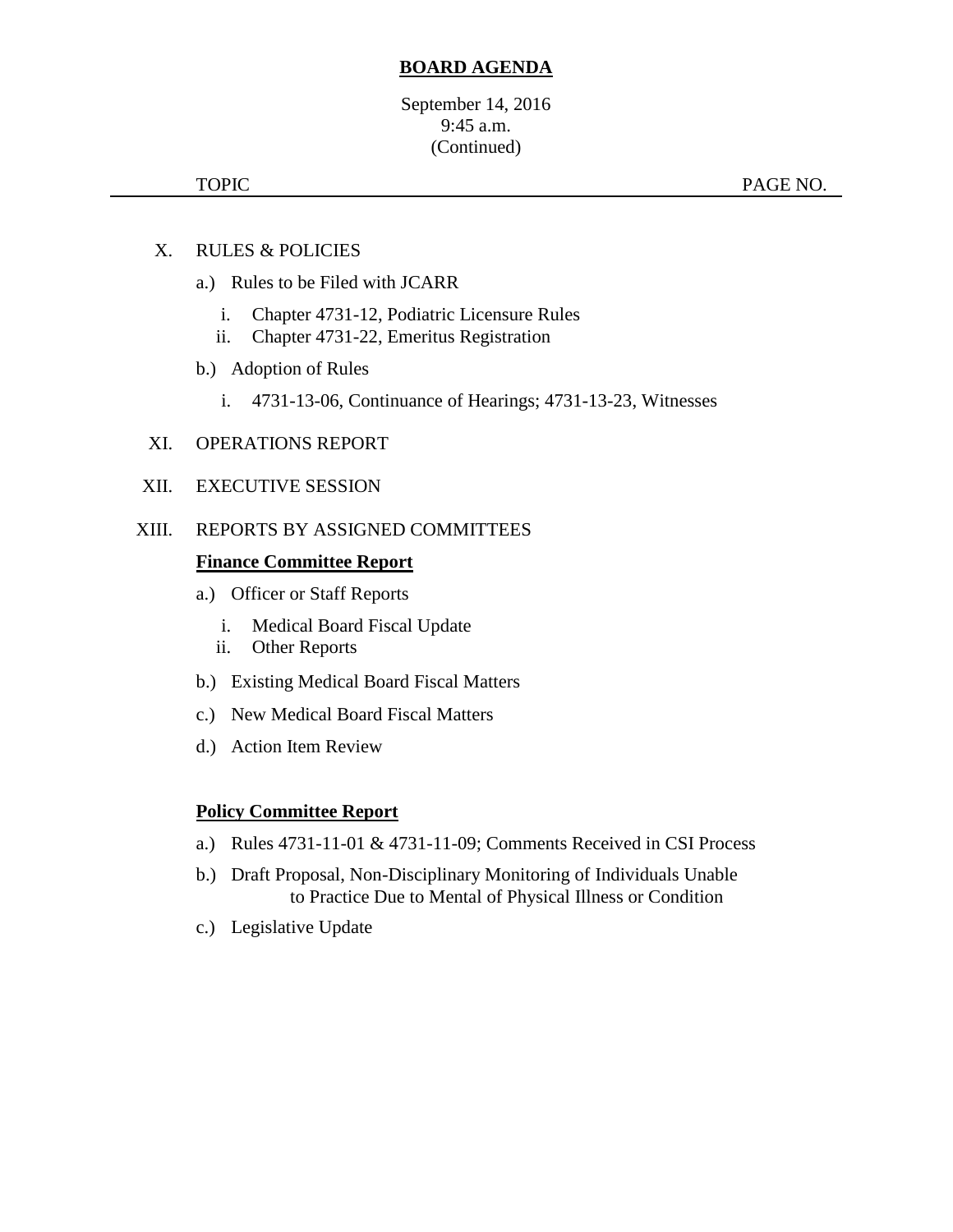## **BOARD AGENDA**

September 14, 2016 9:45 a.m. (Continued)

TOPIC TOPIC **PAGE NO.** 

#### **Licensure Committee Report**

- a.) Draft Rules
	- i. Chapter 4731-1, Limited Branches of Medicine
- b.) Licensure Application Review
	- i. Robert Bowen, M.D.
	- ii. Amanda Workman, M.D.
- c.) Application Questions Regarding Mental & Physical Health

## **Compliance Committee Report**

- a.) Treatment Provider Application
	- i. Parkdale Center

#### XIV. PROBATIONARY REQUESTS

- a.) Craig L. Bierer, D.O. (Oxford,, OH)
- b.) Joseph Peter Burick, D.O. (Akron, OH)
- c.) Matthew J. Goldschmidt, M.D. (Lakewood, OH)
- d.) Kristen G. Landry, M.D. (Columbus, OH)
- e.) Adam C. Maier, D.O. (Columbus, OH)
- f.) David R. Mandel, M.D. (Solon, OH)
- g.) Maneesh L. Mehra, M.D. (Strongsville, OH)
- h.) Kimberly Marie Peacock, D.O. (Sandusky, OH)
- i.) Cara E. Perez, M.D. (Dayton, OH)
- j.) Jerry G. Purvis, Jr., M.D. (Adel, GA)
- k.) M. Salim Ratnani, M.D. (Charleston, WV)
- l.) William S. Richardson, M.D. (Westlake, OH)
- m.) Bernard J. Rose, M.D. (Kettering, OH)
- n.) Lawrence M. Rubens, M.D. (Columbus, OH)
- o.) Anthony M. Ruffa, D.O. (Erie, PA)
- p.) Suman C. Vellanki, M.D. (Strongsville, OH)
- q.) Christopher R. White, M.D. (North Tonawanda, NY)
- r.) Randall G. Whitlock, P.A. (Jamestown, OH)
- s.) Aly M. A. Zewail, M.D. (Norton, OH)

#### XV. REINSTATEMENT REQUESTS (none)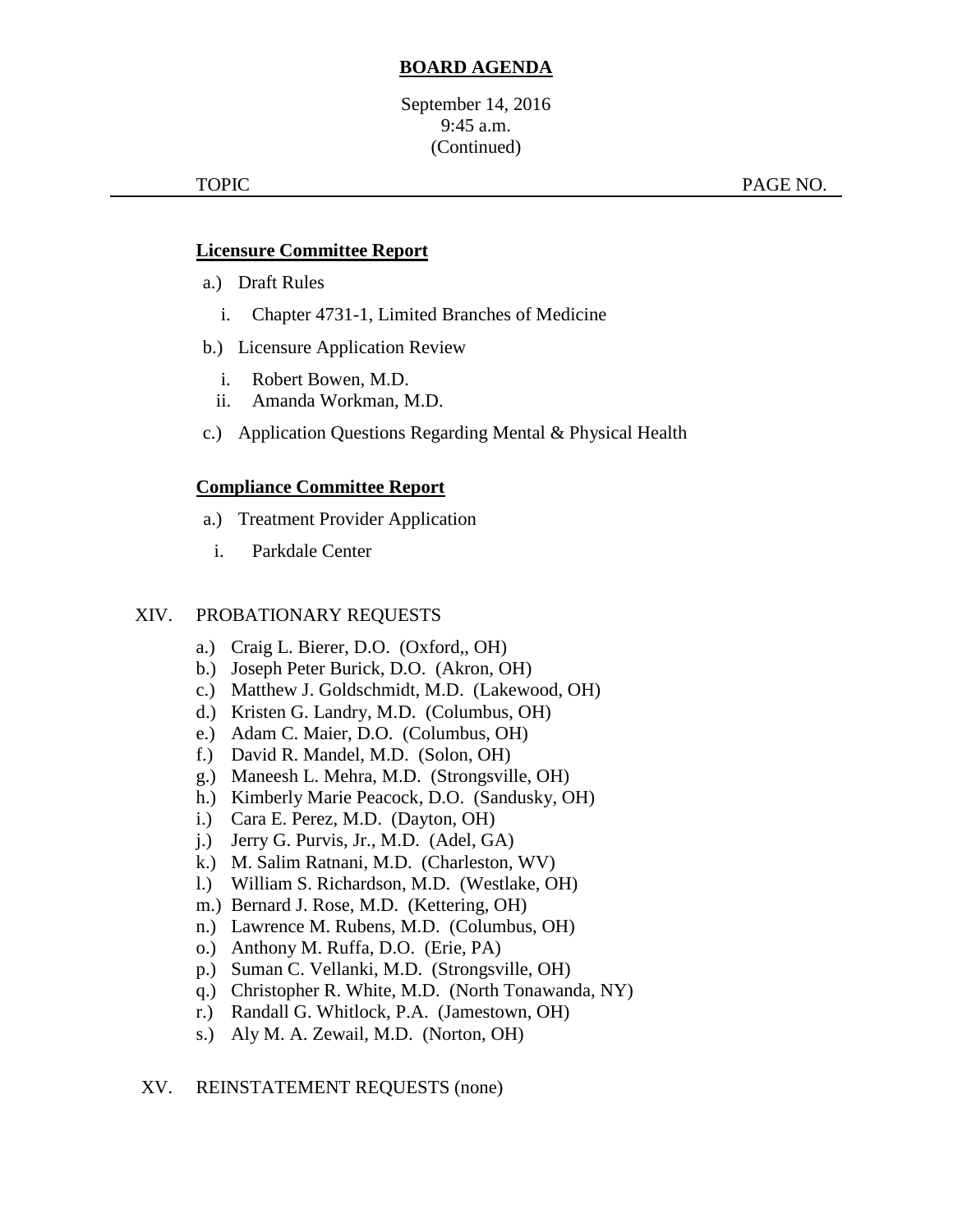#### **BOARD AGENDA**

September 14, 2016 9:45 a.m. (Continued)

TOPIC PAGE NO.

## XVI. FINAL PROBATIONARY APPEARANCES

Leigh Allison Judge, P.A. (Kettering, OH)

Ms. Judge is appearing before the Board pursuant to her request for release from the terms of her September 14, 2011 Consent Agreement.